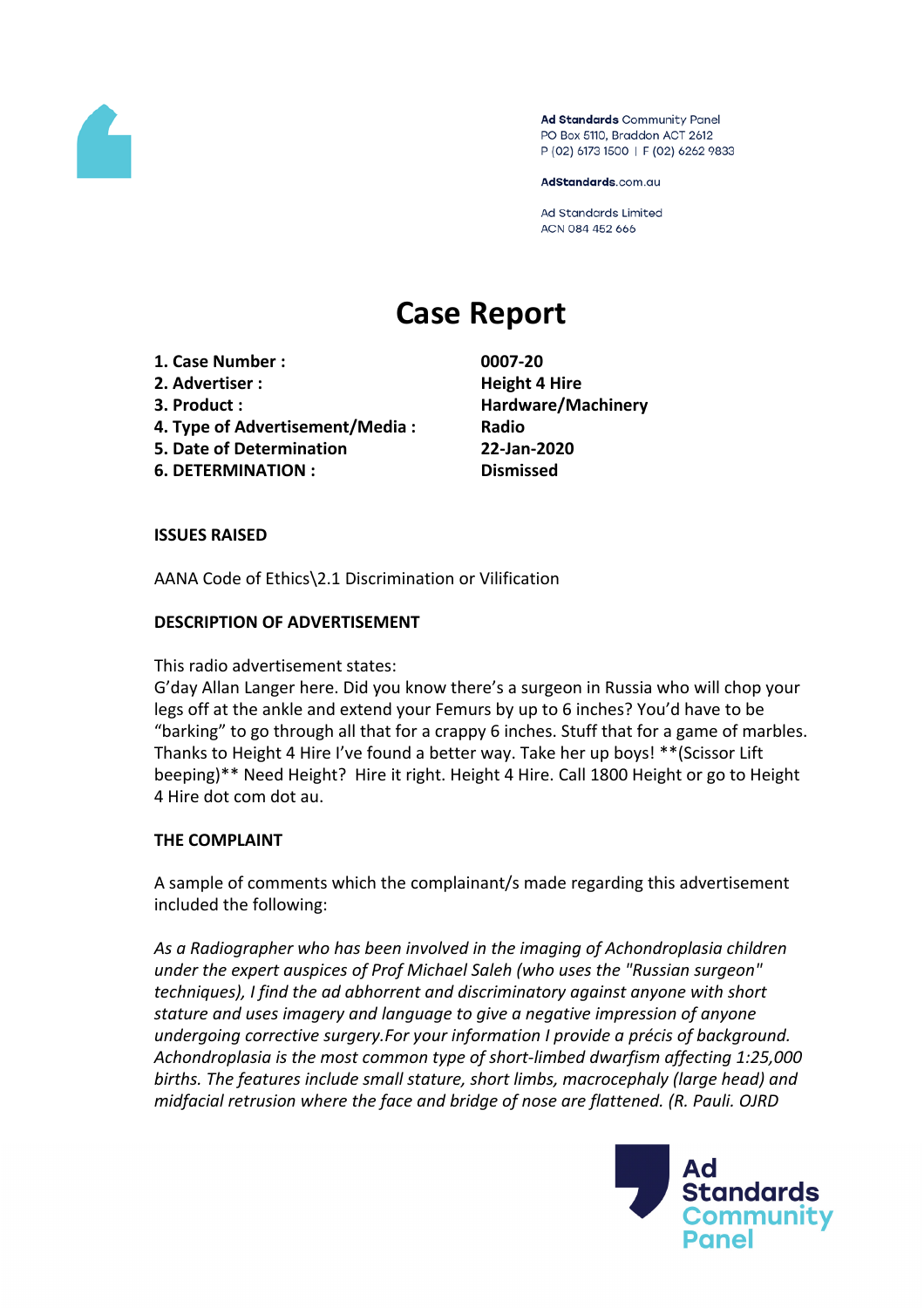

*14:1 (2019)). Famous people with Achondroplasia are Peter Dinklage, David Rappaport and Brad Williams.*

*TREATMENT - The reference by Height for Hire of the "Russian surgeon" is actually Gavriil Ilizarov (this information is easily accessed on the internet), an orthopaedic surgeon who discovered that by severing the bone and then separating (distracting) the two ends new bone would grow if there was adequate immobilisation of the bone. The immobilisation of the bone is achieved by using a framework that surrounds the limb and fixes pins to the severed bone. This is known as an Ilizarov frame. The bone ends are then distracted very slowly and with the new bone growth the limb is lengthened. The process is long, arduous and extremely painful, yet, I have personally witnessed children stoically and bravely go through this process day in and day out. Ilizarov faced scepticism and ridicule from the medical field and was defined a "quack". His endurance and persistence, relying on several medial studies, gained him respect of the medical establishment which, in turn, has positively impacted many patients outcomes. This advert in its 10 seconds or so pulls all this respect apart and actually ridicules those outcomes for patients.*

*OUTCOMES -A study by B. Vargus and J. Caton showed that "the final outcome of our patients is very satisfactory" (Int Orthop 2007:31(5):587-591). There is also now a trend for treatment for "constitutional short of stature" with results of "5-11cm" over a period of "7-18 months" (F.Guerreshi and H. Tsibidakis. Journal of Children's Orthopaedics 10,597-604). They also go on to describe how leg lengthening is "helpful to all patients, improving their social capabilities and self confidence". I have personally asked a patient of their experience and was humbled by the answer that "the extra 6 inches means I can now sit on a chair with my feet touching the floor, I can use a public telephone and I can reach door handles easily". The comment in the ad of a "crappy 6 inches" is appalling and derogatory to those of short stature. I regard Triple M as a radio station that supports the community and medical issues as been shown by their awareness campaign of silicosis.*

*On face value, the company Height for Hire is one that supports the community and children as it is a sponsor of Greater Springfield Sports and GPS Rugby and I am sure these sports associations would disapprove of this ad.*

*This ad is discriminatory to anyone of short stature and in particular to those contemplating, undergoing or completed surgical intervention. This is, as I see it, direct contravention and breach of the Section5 Discrimination or Vilification stating Section2.1 of the Codes of Ethics which "prohibits discrimination or vilification against people based on...disability". This ad discriminates against and has unfair treatment of people with short stature and humiliates those undergoing or post treatment of surgery by the use of the term "a crappy 6 inches". This can also be argued in the Section2.6 of the Codes of Ethics.*

*I am also sure that consent has not been gained to use Ilizarov "the Russian surgeon" in this ad. Even though his name is not directly used it can be argued that this is very easily researched on the internet by using only the dialogue used in the ad. He was the*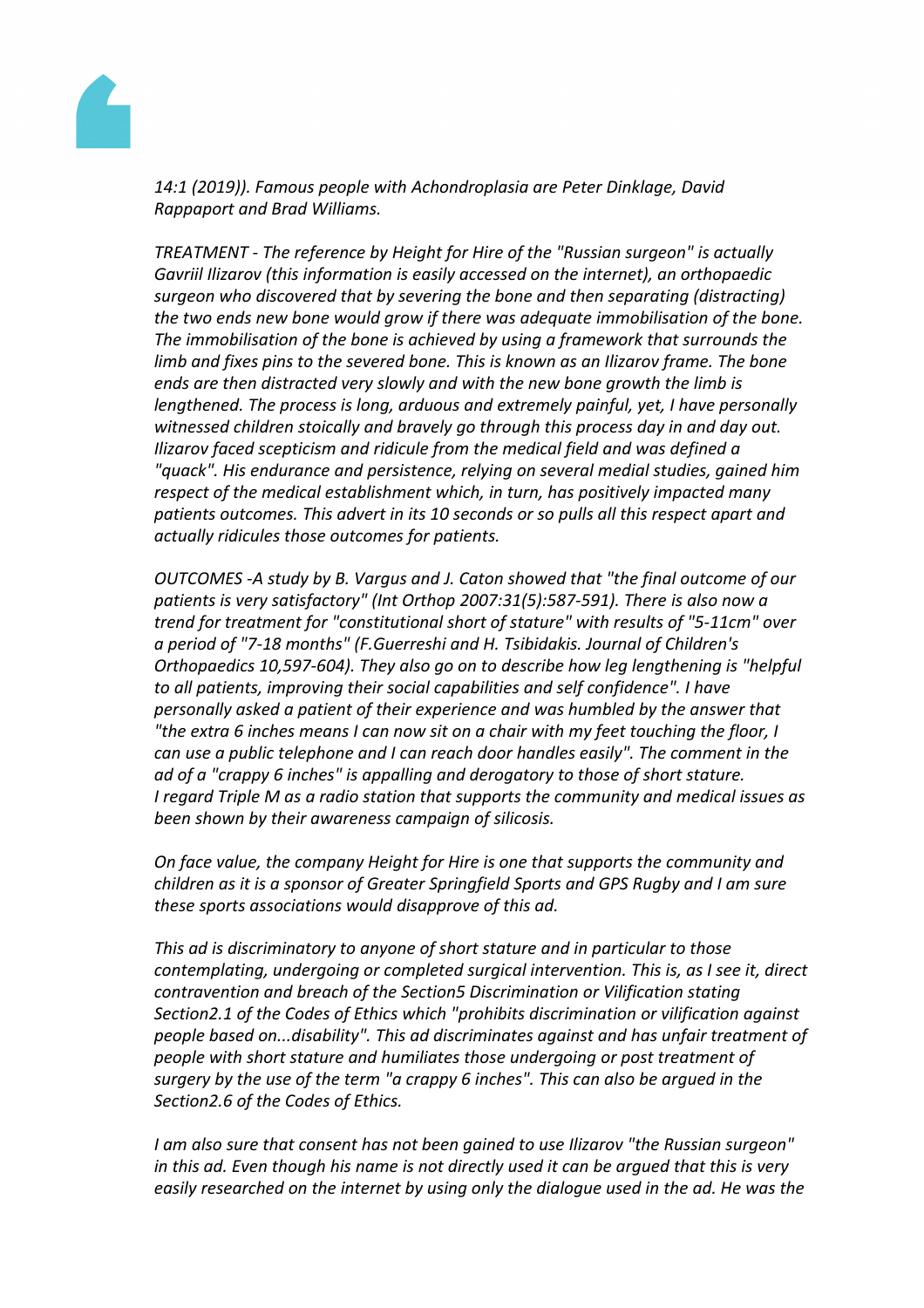

*one surgeon who pioneered this technique, he is very well known in the scientific field and by those who have anything to do with this surgery (patient or otherwise). Again this contravenes the AANA Managing the Portrayal of People who states that "Advertisers...must take reasonable steps to ensure that...no identifying information...is used unless prior written consent has been given".*

*To note, I am not a person of short stature but I feel strongly that those who are should not have to experience this kind of ad especially if they are contemplating or undergoing this type of treatment. I have spoken to my colleagues in the medical field and they agree and support my complaint. I feel pleased that this is the first time I have had to make this type of complaint - it shows that your standards are being adhered to.*

## **THE ADVERTISER'S RESPONSE**

Comments which the advertiser made in response to the complainant/s regarding this advertisement include the following:

*I refer to your letter dated 6 January 2019 regarding a complaint (Complaint) made by a complainant and submitted to Ad Standards on 30 December 2019. The Complaint concerns an advertisement (Advertisement) by Height 4 Hire in relation to hire of scissor lifts.*

## *Description of the Advertisement*

*The Advertisement was created by Southern Cross Austereo in response to a brief by Height 4 Hire. The Advertisement was approved by Height 4 Hire in September 2018. The Advertisement runs for 30 seconds and promotes Height 4 Hire's equipment hire services. A digital copy of the Advertisement accompanies this response.*

*The Advertisement features the voiceover of Allan Langer, a well-known former rugby league player, mentioning that a surgeon in Russia is able to extend a person's femurs by up to 6 inches. He rejects the idea and says he's found a "better way" to increase height. A scissor lift sound effect is heard.*

## *Broadcast of the Advertisement*

*The Advertisement has been regularly broadcast on Triple M Brisbane since October 2018. While we respect the right of any member of the community to complain about an*

*advertisement, we also note that no other complaint has been received in relation to the Advertisement in the 15 months that the Advertisement has been on air.*

#### *Section 2 of the AANA Code of Ethics*

*Your letter indicates that the Advertisement raises issues under section 2 of the AANA Code of Ethics (Code).*

*We are satisfied that the Advertisement does not any raise any issue under any part of section 2 of the Code. We comment below in relation to each part of section 2.*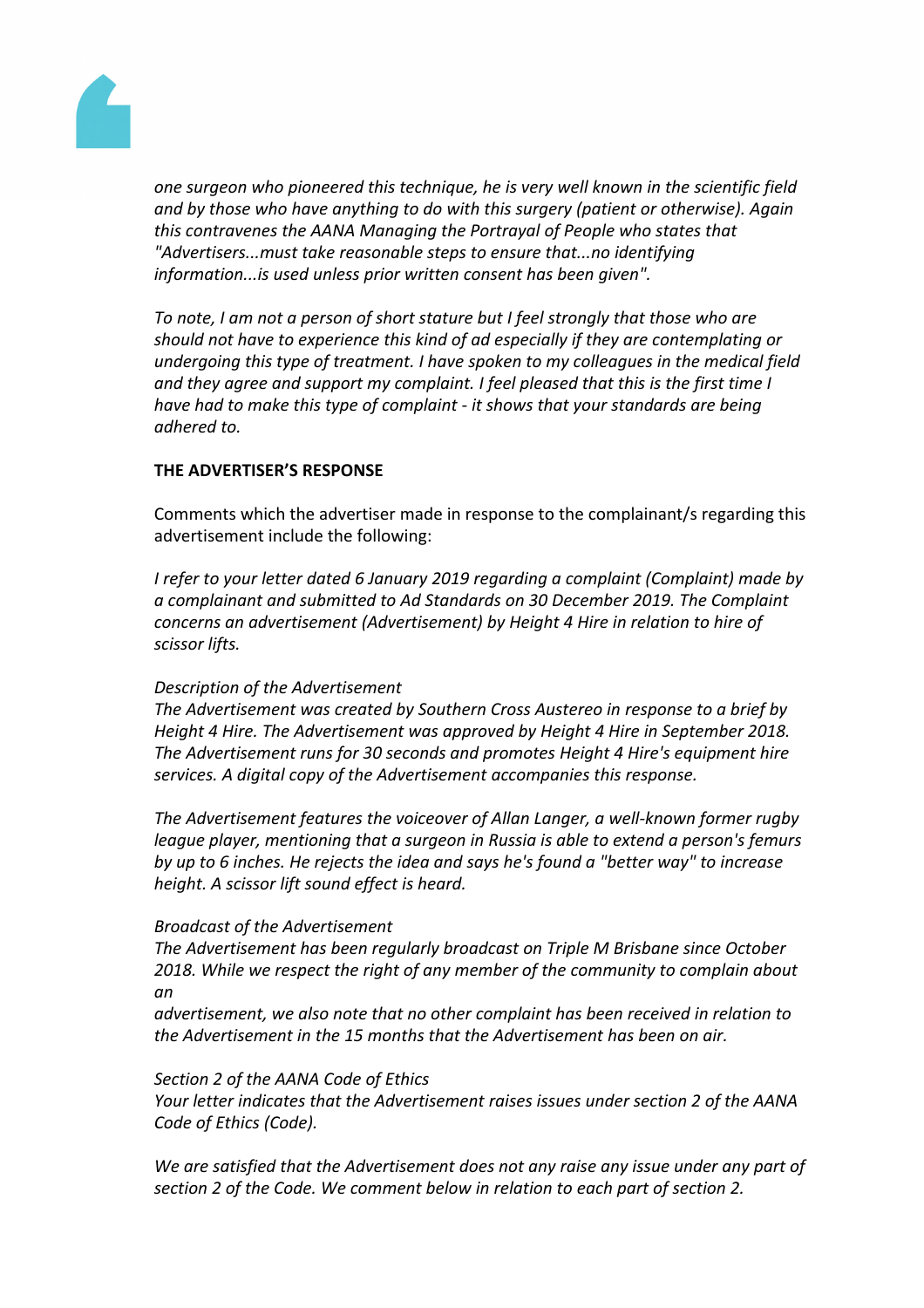

# *2.1*

*The Advertisement does not depict material which discriminates against or vilifies a person or section of the community on any of these grounds. While it makes reference to a type of surgery that is possible to make a person taller, it does not discriminate against or vilify any person or section of the community based on any disability. It certainly makes no reference to people with disabilities or conditions such as achondroplasia or dwarfism. It employs Allan Langer, a former rugby league player, who is known for being of short stature, to make a surprising, creative and comedic juxtaposition of two ways of increasing height: leg-lengthening surgery and a scissorlift. Langer does not suffer from achondroplasia and no allusions whatsoever are made to the condition, or any medical imperatives for a person to increase their height.*

## *2.2*

*The Advertisement does not employ sexual appeal using Minors or people who appear to be Minors and is not exploitative or degrading of any individual or group of people.*

## *2.3*

*The Advertisement does not present or portray violence.*

## *2.4*

*The Advertisement does not present sex, sexuality or nudity.*

## *2.5*

*The Advertisement does not employ strong or obscene language.*

*2.6 The Advertisement does not depict material of this nature. It makes reference to leg-lengthening surgery but does not encourage such surgery nor comment on the medical reasons for which such surgery might be appropriate.*

## *2.7*

*The Advertisement is clearly distinguishable as such.*

## *AANA Managing the Portrayal of People*

*The Complaint also makes reference to the AANA Managing the Portrayal of People Practice Note (the Practice Note). We consider that all reasonable steps have been taken to follow the Practice Note and that no individual has been portrayed inappropriately in the Advertisement. The complainant quoted from the section of the Practice Note entitled "Security". A reference to an unnamed "surgeon in Russia" in the Advertisement does not risk the security of any individual. It does not provide any personal details or contact information for the unnamed surgeon, which would have required prior consent. Further, the surgeon mentioned by the complainant, Gavriil llizarov, is in fact deceased. The Advertisement intended to use the reference to an unnamed "surgeon in Russia" character as a surprising and creative juxtaposition with a scissor lift hire company.*

*Other Codes*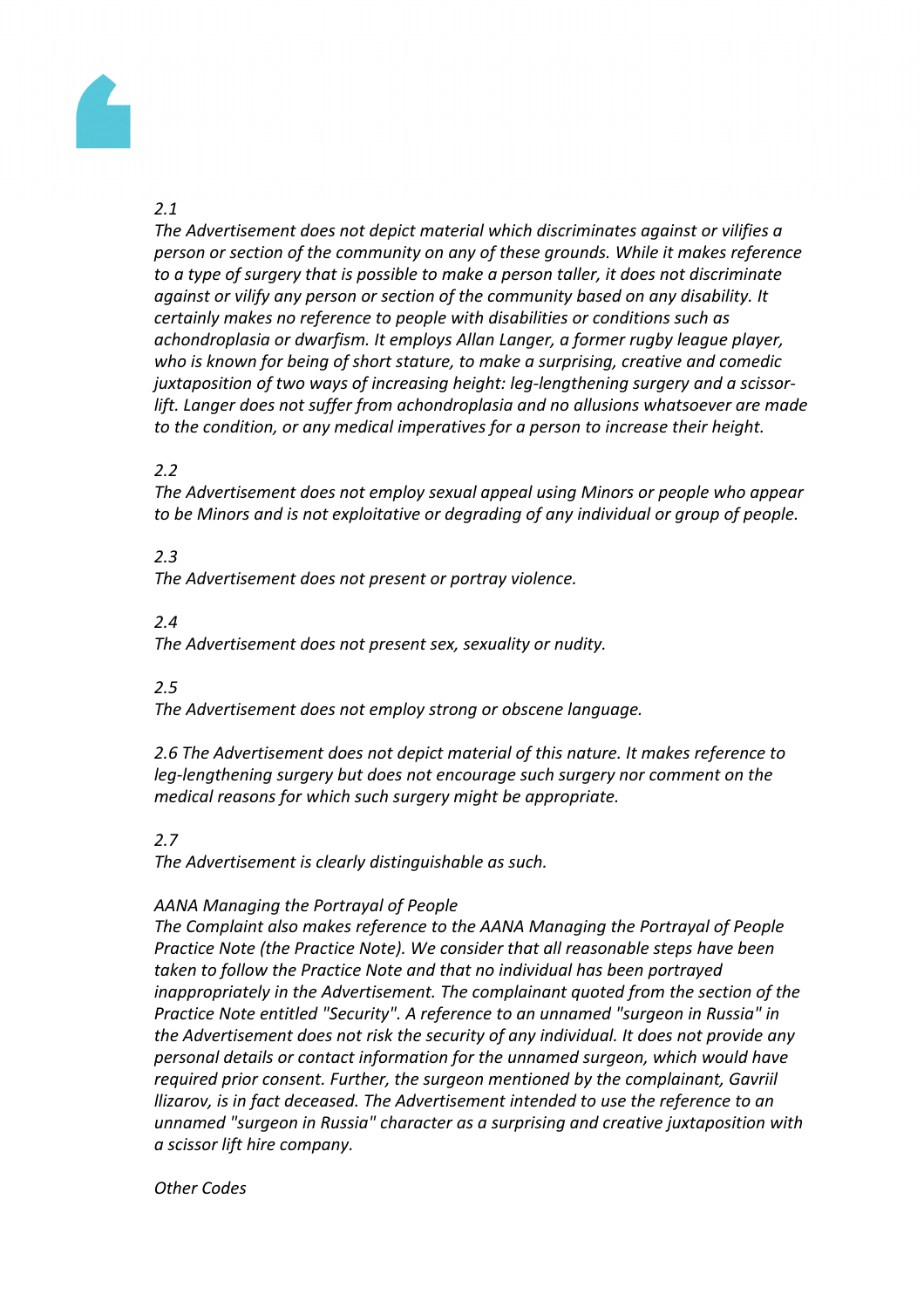

*The Complaint does not fall within the remit of the AANA Code for Marketing & Advertising Communications to Children or the AANA Food & Beverages -- Advertising & Marketing Communications Code.*

#### *Conclusion*

*For the reasons set out above, we request that the Complaint be dismissed. We look forward to your determination. If you require any further information, please do not hesitate to contact me.*

## **THE DETERMINATION**

The Ad Standards Community Panel (the Panel) considered whether this advertisement breaches Section 2 of the AANA Code of Ethics (the Code).

The Panel noted the complainant's concern that the advertisement is discriminatory to people with short stature, including those with Achondroplasia.

The Panel viewed the advertisement and noted the advertiser's response.

The Panel considered whether the advertisement complied with Section 2.1 of the Code which requires that 'advertisements shall not portray or depict material in a way which discriminates against or vilifies a person or section of the community on account of race, ethnicity, nationality, gender, age, sexual preference, religion, disability, mental illness or political belief.'

The Panel noted the Practice Note to Section 2.1 provides the following definitions:

"Discrimination – unfair or less favourable treatment.

Vilification – humiliates, intimidates, incites hatred, contempt or ridicule."

The Panel noted that the advertisement uses an exaggerated analogy between gaining height through surgery, and gaining height through equipment.

The Panel noted that the man speaking in the advertisement as Allan Langer, a rugby league player who is 165cm tall.

The Panel considered that whilst the advertisement references a medical procedure to gain height, it does not identify or reference people of short stature or make any implication that the need for height is a need for people with short stature.

The Panel considered that the advertisement appeared to be refencing the procedure in terms of people who would want to be taller for cosmetic reasons, not people of short stature.